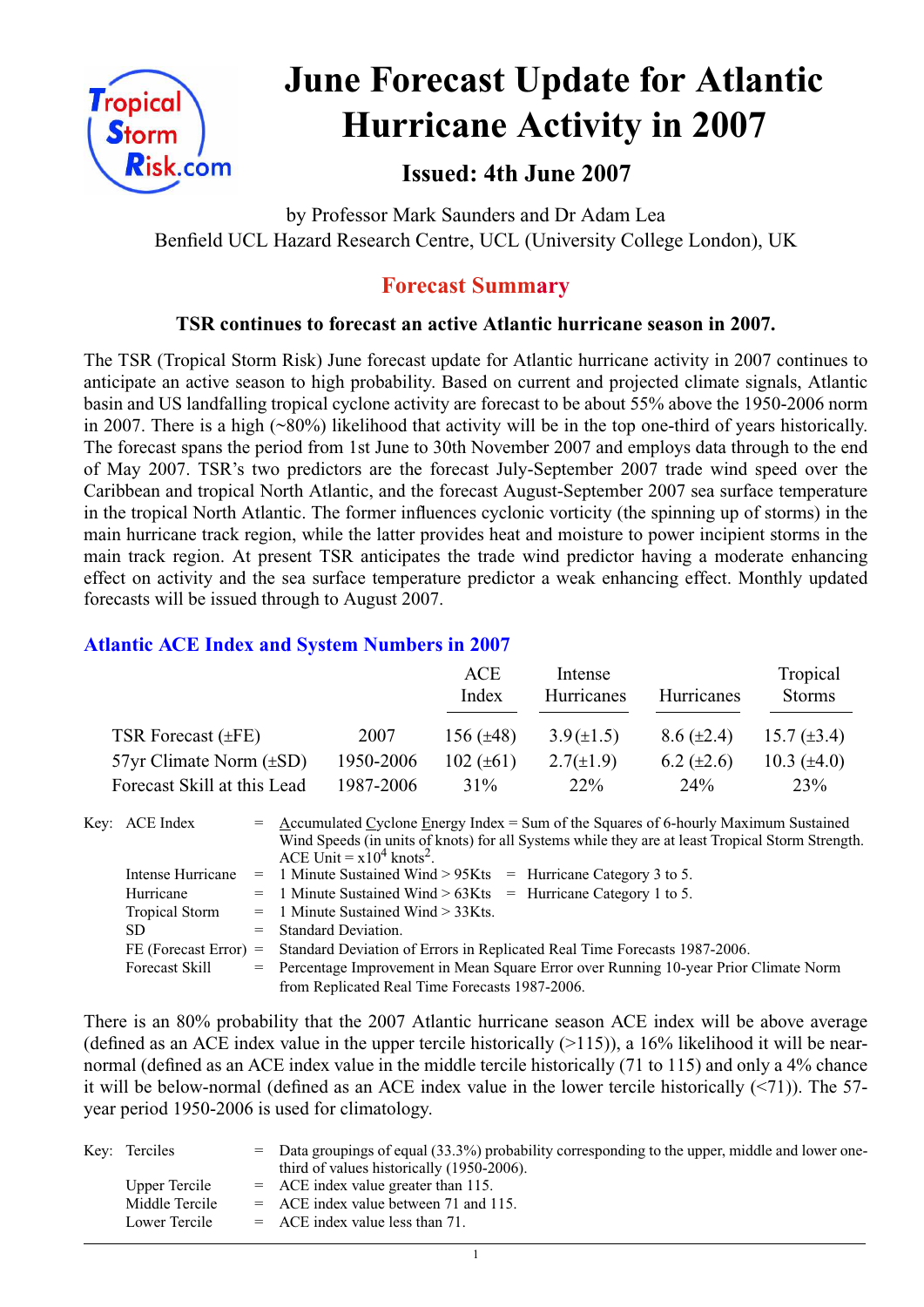#### **ACE Index & Numbers Forming in the MDR, Caribbean Sea and Gulf of Mexico in 2007**

|                                |           | ACE<br>Index   | Intense<br>Hurricanes | Hurricanes      | Tropical<br><b>Storms</b> |
|--------------------------------|-----------|----------------|-----------------------|-----------------|---------------------------|
| TSR Forecast $(\pm FE)$        | 2007      | 129 $(\pm 44)$ | $3.6(\pm 1.3)$        | 6.3 $(\pm 1.9)$ | 10.8 $(\pm 2.5)$          |
| $57yr$ Climate Norm $(\pm SD)$ | 1950-2006 | 79 $(\pm 59)$  | $2.3 (\pm 1.8)$       | 4.3 $(\pm 2.5)$ | 7.0 $(\pm 3.3)$           |
| Forecast Skill at this Lead    | 1987-2006 | 36%            | 33%                   | 44%             | 43%                       |

The Atlantic hurricane Main Development Region (MDR) is the region  $10^{\circ}$ N -  $20^{\circ}$ N,  $20^{\circ}$ W -  $60^{\circ}$ W between the Cape Verde Islands and the Caribbean Lesser Antilles. A storm is defined as having formed within this region if it reached at least tropical depression status while in the area.

There is an 80% probability that in 2007 the MDR, Caribbean Sea and Gulf of Mexico ACE index will be above average (defined as an ACE index value in the upper tercile historically (>91)), an 18% likelihood it will be near-normal (defined as an ACE index value in the middle tercile historically (40 to 91) and only a 2% chance it will be below-normal (defined as an ACE index value in the lower tercile historically (<40)). The 57-year period 1950-2006 is used for climatology.

### **USA Landfalling ACE Index and Numbers in 2007**

|                                        |      | ACE<br>Index    | Hurricanes        | Tropical<br><b>Storms</b> |
|----------------------------------------|------|-----------------|-------------------|---------------------------|
| TSR Forecast $(\pm FE)$                | 2007 | 3.9 $(\pm 1.6)$ | 2.2 $(\pm 1.3)$   | 4.7 $(\pm 1.9)$           |
| 57yr Climate Norm $(\pm SD)$ 1950-2006 |      | 2.4 $(\pm 2.2)$ | $1.5 \ (\pm 1.3)$ | 3.1 $(\pm 2.0)$           |
| Forecast Skill at this Lead 1987-2006  |      | 26%             | 23%               | $5\%$                     |

| Key: ACE Index           | $=$ Accumulated Cyclone Energy Index $=$ Sum of the Squares of hourly Maximum     |
|--------------------------|-----------------------------------------------------------------------------------|
|                          | Sustained Wind Speeds (in units of knots) for all Systems while they are at least |
|                          | Tropical Storm Strength and over the USA Mainland (reduced by a factor of 6).     |
|                          | ACE Unit = $x10^4$ knots <sup>2</sup> .                                           |
| Landfall Strike Category | = Maximum 1 Minute Sustained Wind of Storm Directly Striking Land.                |
| USA Mainland             | $=$ Brownsville (Texas) to Maine.                                                 |

USA landfalling intense hurricanes are not forecast since we have no skill at any lead.

There is an 80% probability that in 2007 the USA landfalling ACE index will be above average (defined as a USA ACE index value in the upper tercile historically  $(>2.57)$ ), a 16% likelihood it will be nearnormal (defined as a USA ACE index value in the middle tercile historically (1.12 to 2.57) and only a 4% chance it will be below-normal (defined as a USA ACE index value in the lower tercile historically  $(\leq 1.12)$ ). The 57-year period 1950-2006 is used for climatology.

#### **Caribbean Lesser Antilles Landfalling Numbers in 2007**

|                                |                                                                                                                                                                                                                                                                             | ACE<br>Index    | Intense<br>Hurricanes | Hurricanes      | Tropical<br><b>Storms</b> |
|--------------------------------|-----------------------------------------------------------------------------------------------------------------------------------------------------------------------------------------------------------------------------------------------------------------------------|-----------------|-----------------------|-----------------|---------------------------|
| TSR Forecast $(\pm FE)$        | 2007                                                                                                                                                                                                                                                                        | $2.3 (\pm 2.1)$ | $0.4~(\pm 0.4)$       | $0.7 (\pm 0.6)$ | $1.7(\pm 1.0)$            |
| $57yr$ Climate Norm $(\pm SD)$ | 1950-2006                                                                                                                                                                                                                                                                   | 1.4 $(\pm 2.0)$ | $0.2 \ (\pm 0.5)$     | $0.4~(\pm 0.7)$ | 1.1 $(\pm 1.0)$           |
| Forecast Skill at this Lead    | 1987-2006                                                                                                                                                                                                                                                                   | 18%             | 17%                   | 30%             | 13%                       |
| Key: ACE Index                 | $=$ Accumulated Cyclone Energy Index = Sum of the Squares of hourly Maximum<br>Sustained Wind Speeds (in units of knots) for all Systems while they are at least<br>Tropical Storm Strength and within the boxed region $(10^{\circ}N-18^{\circ}N,60^{\circ}W-63^{\circ}W)$ |                 |                       |                 |                           |

| Landfall Strike Category | = Maximum 1 Minute Sustained Wind of Storm Directly Striking Land. |
|--------------------------|--------------------------------------------------------------------|
| Lesser Antilles          | = Island Arc from Anguilla to Trinidad Inclusive.                  |

(reduced by a factor of 6). ACE Unit =  $x10^4$  knots<sup>2</sup>.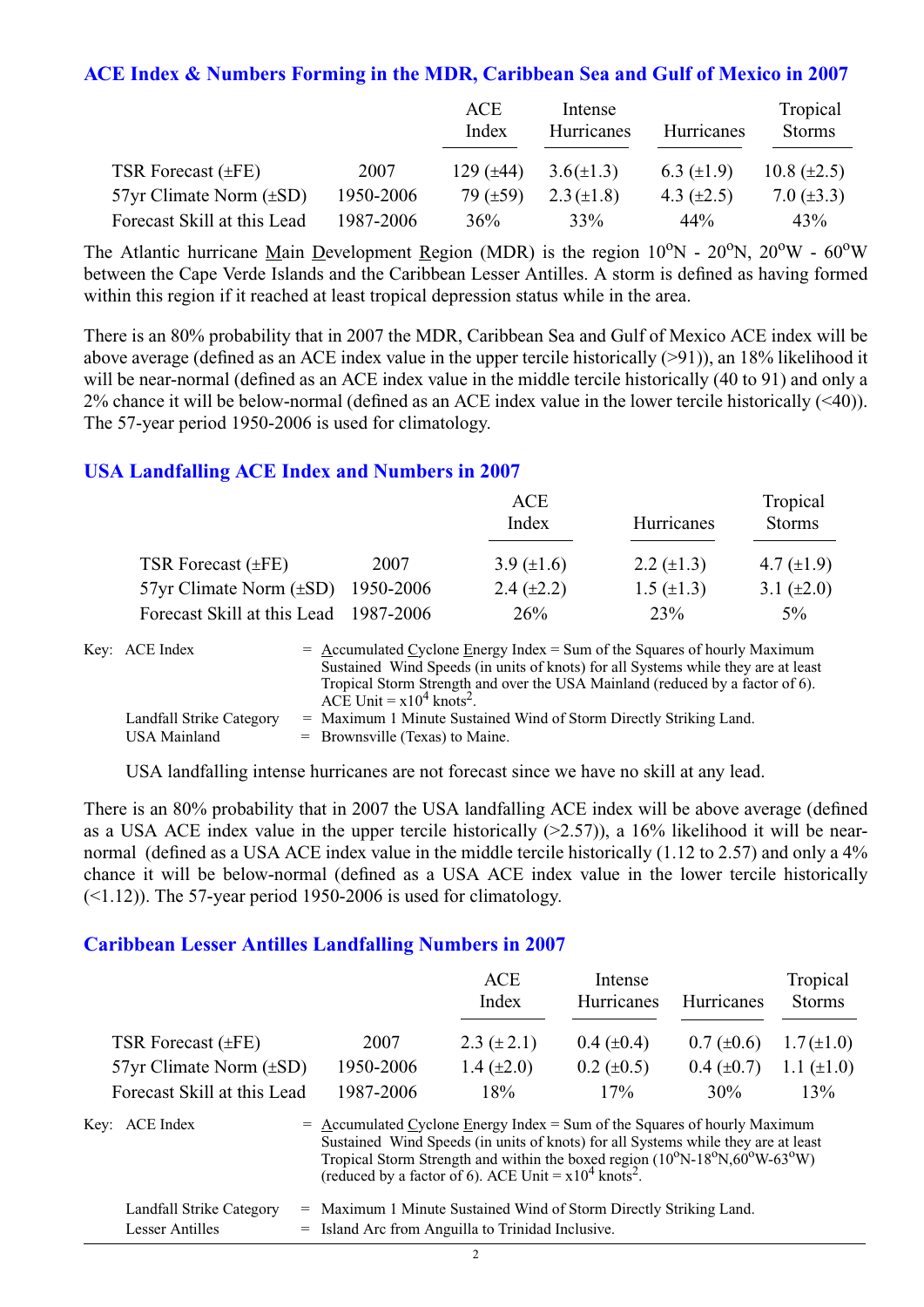## **Key Predictors for 2007**

The key factors behind the TSR forecast for an above-average hurricane season in 2007 are the anticipated moderate enhancing effect of July-September forecast trade winds at 925mb height over the Caribbean Sea and tropical North Atlantic region  $(7.5^{\circ}N - 17.5^{\circ}N, 30^{\circ}W - 100^{\circ}W)$ , and weak enhancing effect of August-September forecast sea surface temperature for the Atlantic MDR ( $10^{\circ}$ N -  $20^{\circ}$ N,  $20^{\circ}$ W)  $-60^{\circ}$ W). The current forecasts for these predictors are  $0.66\pm0.47$  ms<sup>-1</sup> (down from last month's value of  $0.78\pm0.54$  ms<sup>-1</sup>) weaker than normal (1977-2006 climatology) and  $0.13\pm0.22$ <sup>o</sup>C (down from last month's value of 0.20±0.24°C) warmer than normal (1977-2006 climatology). The forecast skills (assessed for the period 1987-2006) for these predictors at this lead are 59% and 56% respectively.

## **Further Information and Next Forecast**

Further information about TSR forecasts, verifications and hindcast skill as a function of lead time may be obtained from the TSR web site *http://tropicalstormrisk.com*. The next TSR monthly forecast update for the 2007 Atlantic hurricane season will be issued on the 4th July 2007.

### **Appendix - Predictions from Previous Months**

| <b>Atlantic ACE Index and System Numbers 2007</b> |             |                     |                                    |                   |                       |  |  |  |
|---------------------------------------------------|-------------|---------------------|------------------------------------|-------------------|-----------------------|--|--|--|
|                                                   |             | <b>ACE</b><br>Index | Named<br>Tropical<br><b>Storms</b> | Hurricanes        | Intense<br>Hurricanes |  |  |  |
| Average Number $(\pm SD)$ (1950-2006)             |             | $102 (\pm 61)$      | $10.3 (\pm 4.0)$                   | $6.2 \ (\pm 2.6)$ | $2.7 \ (\pm 1.9)$     |  |  |  |
|                                                   | 4 Jun 2007  | 156 $(\pm 48)$      | $15.7 (\pm 3.4)$                   | $8.6 (\pm 2.4)$   | 3.9 $(\pm 1.5)$       |  |  |  |
|                                                   | 3 May 2007  | $166 (\pm 50)$      | 16.1 $(\pm 3.8)$                   | $8.9 \ (\pm 2.6)$ | 4.0 $(\pm 1.5)$       |  |  |  |
|                                                   | 3 Apr 2007  | $173 (\pm 55)$      | $16.7 (\pm 4.1)$                   | $9.2 (\pm 2.7)$   | 4.2 $(\pm 1.7)$       |  |  |  |
| TSR Forecasts $(\pm FE)$                          | 5 Mar 2007  | $177 (\pm 56)$      | 16.7 $(\pm 4.3)$                   | $9.4 \ (\pm 2.7)$ | 4.3 $(\pm 1.7)$       |  |  |  |
|                                                   | 5 Feb 2007  | 162 $(\pm 57)$      | $15.7 (\pm 4.6)$                   | $8.7 (\pm 2.9)$   | 3.9 $(\pm 1.7)$       |  |  |  |
|                                                   | 3 Jan 2007  | 152 $(\pm 62)$      | 15.0 $(\pm 4.7)$                   | $8.3 \ (\pm 3.0)$ | $3.7 (\pm 1.8)$       |  |  |  |
|                                                   | 7 Dec 2006  | 162 $(\pm 60)$      | $15.7 (\pm 4.5)$                   | $8.5 (\pm 2.8)$   | 3.9 $(\pm 1.8)$       |  |  |  |
| Gray Forecasts                                    | 31 May 2007 | 170                 | 17                                 | 9                 | 5                     |  |  |  |
|                                                   | 3 Apr 2007  | 170                 | 17                                 | 9                 | 5                     |  |  |  |
|                                                   | 8 Dec 2006  | 130                 | 14                                 | $\tau$            | 3                     |  |  |  |
| <b>NOAA Forecast</b>                              | 22 May 2007 | 109-184             | $13 - 17$                          | $7 - 10$          | $3 - 5$               |  |  |  |

#### **1. Atlantic ACE Index and System Numbers**